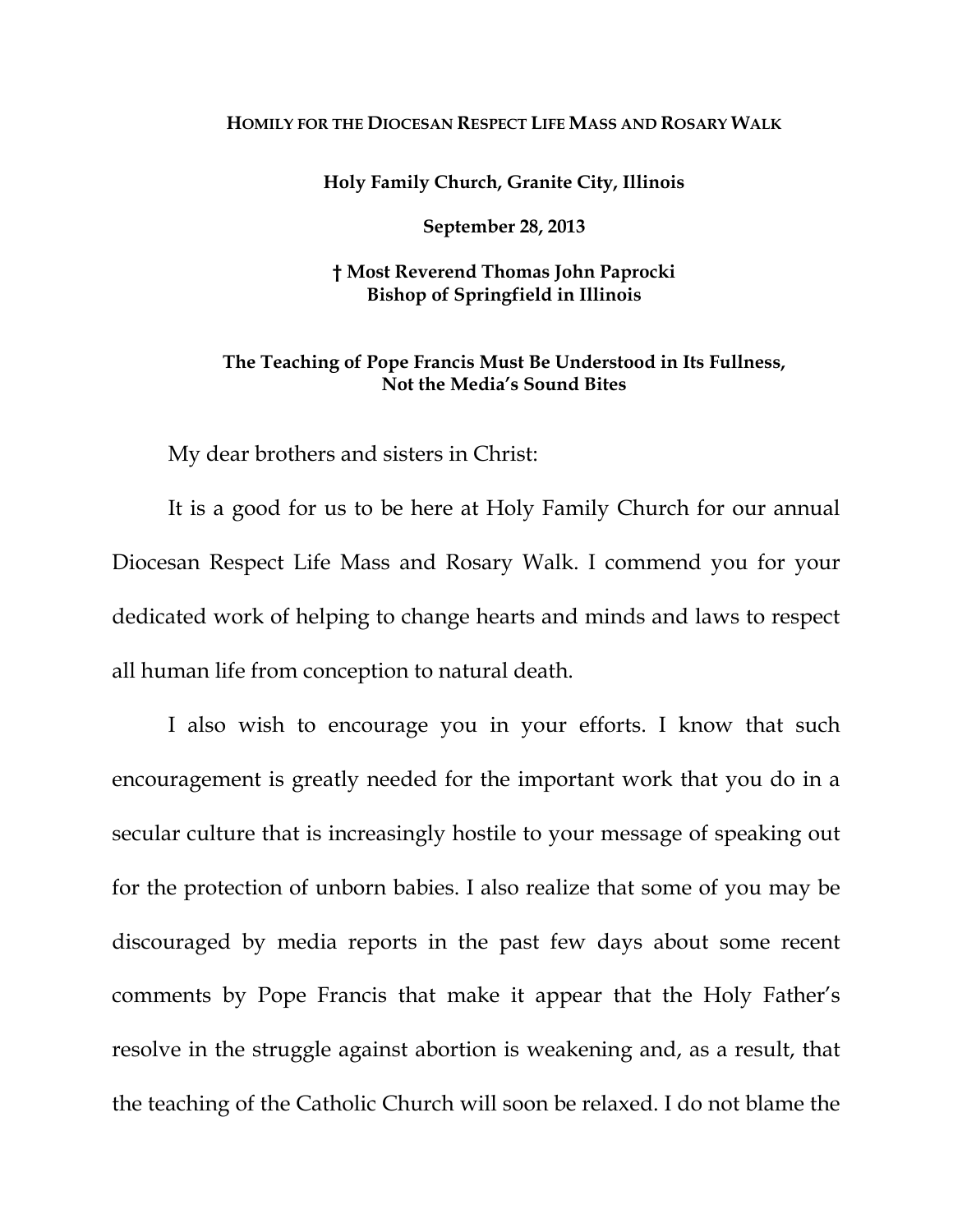Pope for your discouragement; I blame the news reports that only report selected passages of the Pope's remarks that fit their editorial narrative and their political agenda.

The teaching of Pope Francis must be understood in its fullness, not just the media's sound bites. My purpose today will be to encourage you by focusing on some very important words of Pope Francis that the media have not generally reported, but which should indeed give you encouragement. The Pope speaks frequently in public and often at great length, such as his recent 12,000 word interview, so obviously I cannot repeat all of his words here. Therefore, I strongly encourage you to read his recent interview in full, which was published in several Jesuit publications.1

From the media reports, you are probably aware that Pope Francis said, in that interview, that "We cannot insist only on issues related to abortion, gay marriage and the use of contraceptive methods. This is not possible. I have not spoken much about these things, and I was reprimanded for that." But immediately after that, he added, "But when we speak about these issues, we have to talk about them in a context. The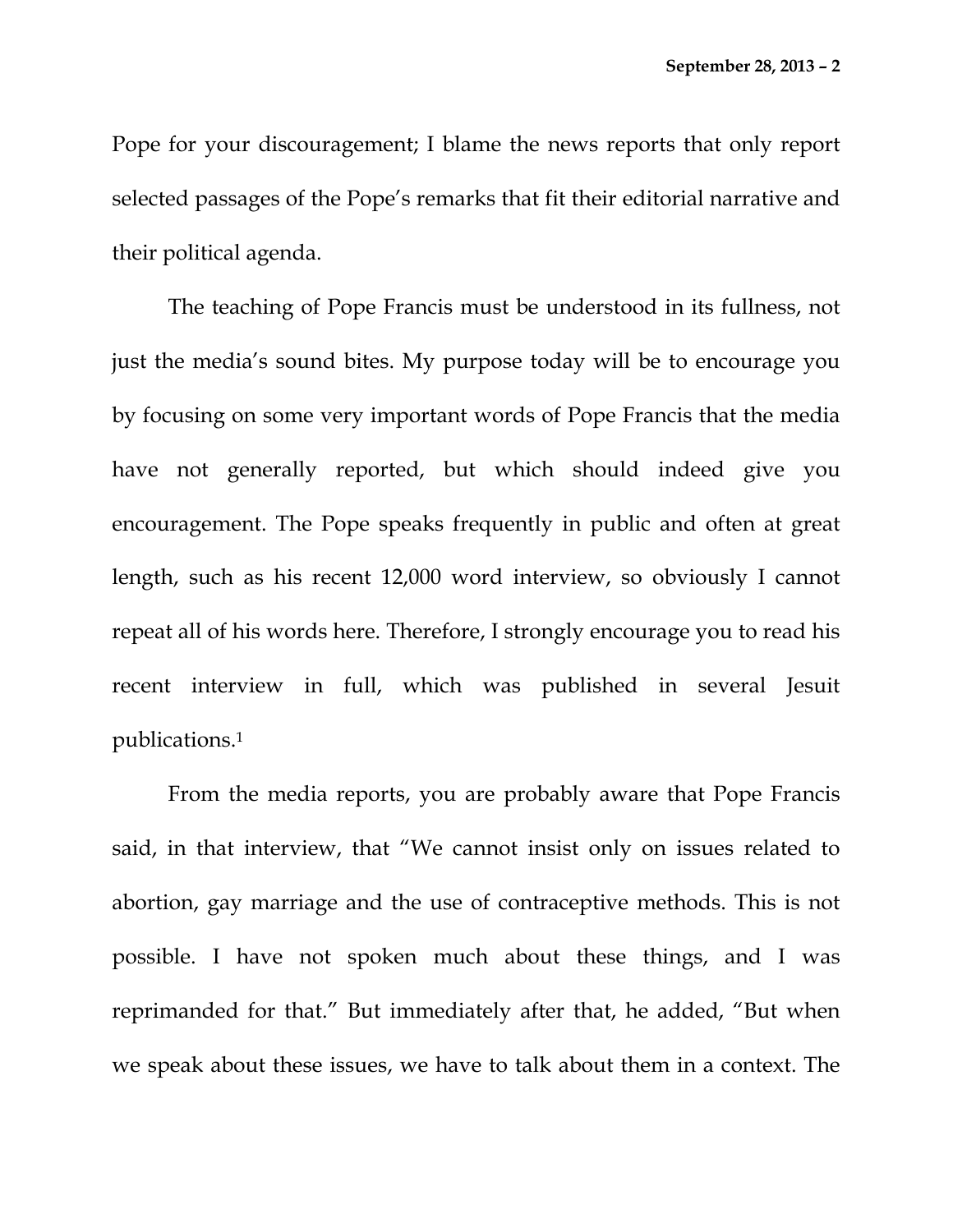teaching of the church, for that matter, is clear and I am a son of the church, but it is not necessary to talk about these issues all the time."2

Indeed, we must also talk about the doctrine of our faith, which is why we have Catholic schools, religious education, colleges and universities. We must also talk about caring for the sick and the elderly, which is why we have Catholic hospitals, health care institutions, nursing homes and retirement centers. We must also talk about the poor, which is why we have Catholic Charities, St. Vincent de Paul Societies and other social service agencies. We must also talk about helping people around the world in times of crisis and emergencies, which is why we have Catholic Relief Services. We must also talk about caring for the needs of immigrants, which is why we have Catholic Refugee and Migration Services. The list goes on and on.

You may not be aware, because of the lack of media reports, that just one day after his lengthy interview was made public, Pope Francis soundly condemned abortion in an address that he delivered to a group of Catholic doctors. The Holy Father said, "Every unborn child, though unjustly condemned to be aborted, has the face of the Lord, who even before his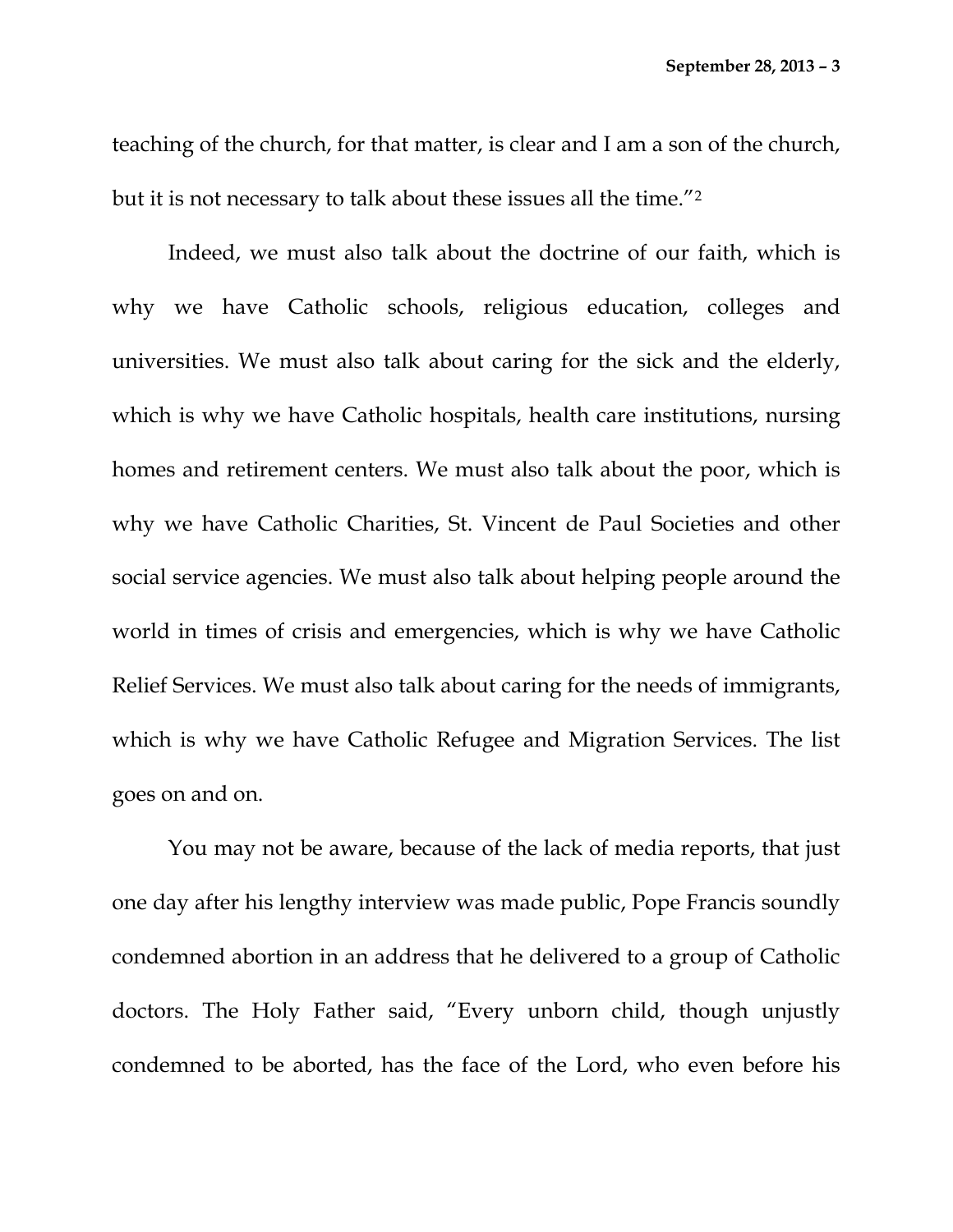birth, and then as soon as he was born, experienced the rejection of the world."

Pope Francis condemned the "throwaway culture" abortion promotes, saying, "Our response to this mentality is a 'yes' to life, decisive and without hesitation. 'The first right of the human person is his life. He has other goods and some are precious, but this one is fundamental –- the condition for all the others.'"

The Holy Father described a contradiction whereby scientists pursue cures for diseases but snuff out human life in abortion. He said, "On the one hand we see progress in the field of medicine, thanks to the work of scientists who passionately and unreservedly dedicate themselves to the search for new cures. On the other hand, however, we also encounter the risk that doctors lose sight of their identity in the service of life."3

To some, the juxtaposition of these quotes may seem contradictory,4 but they are perfectly consistent with Catholic Church teaching, which not only stresses the truth about sin, but also the mercy of God's love. Pope Francis is reminding people of the latter, that we cannot simply talk about sin without also taking about the redemption that Christ offers us through His death on the cross.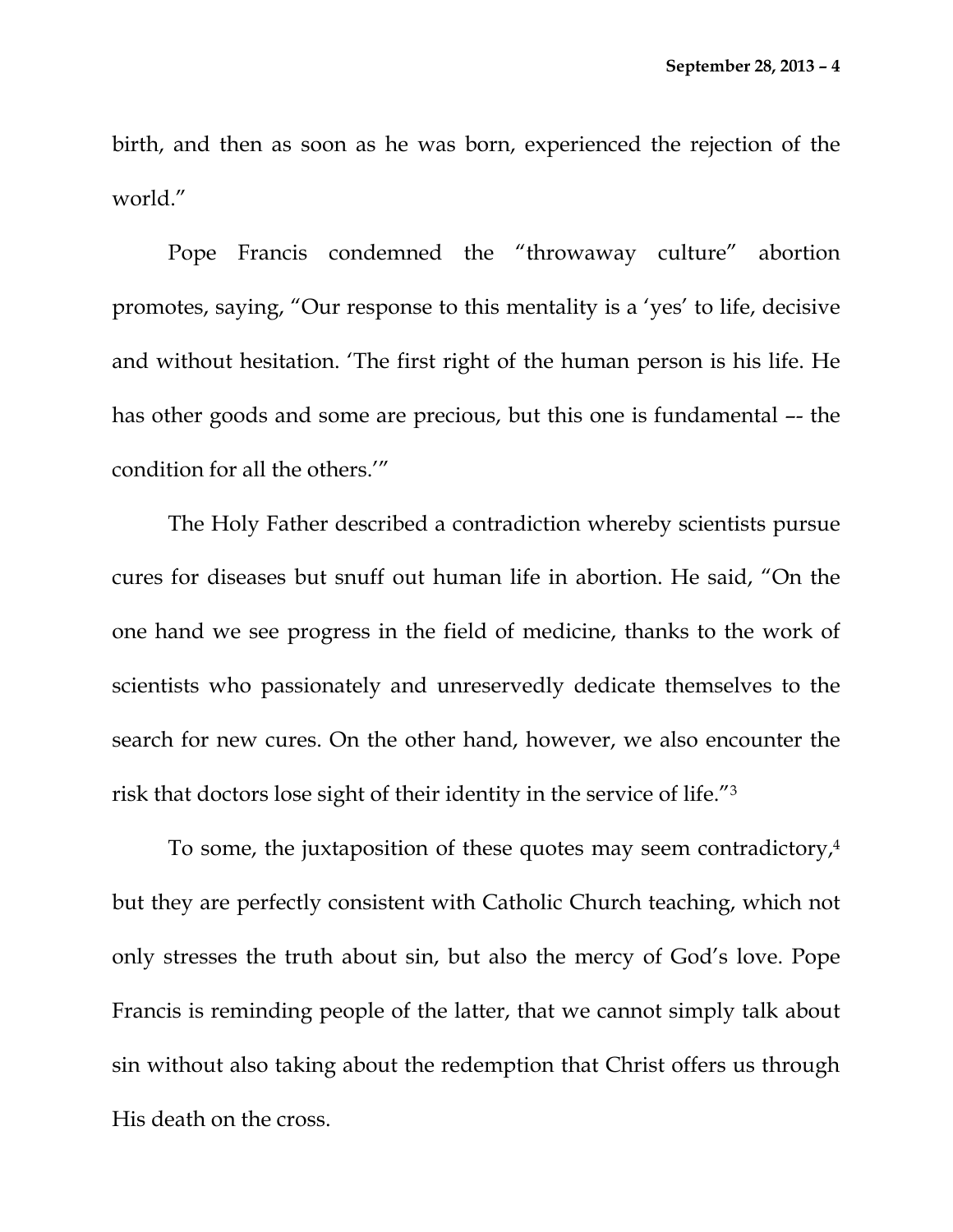Contrary to the media's wishes, the Pope did not change the Church's teaching about the sinfulness of abortion, contraception and homosexual acts, but he was emphasizing that such sins can be forgiven. Thus, it is true to say, even after the Pope's remarks, that, abortion is a sin, contraception is a sin, homosexual acts are sinful, but the Pope is also saying that these statements do not end the conversation. We must also speak of God's mercy to those who feel burdened by the guilt of these sins.

The Pope expressed this essential message in these words: "The most important thing is the first proclamation: Jesus Christ has saved you. And the ministers of the church must be ministers of mercy above all. The confessor, for example, is always in danger of being either too much of a rigorist or too lax. Neither is merciful, because neither of them really takes responsibility for the person. The rigorist washes his hands so that he leaves it to the commandment. The loose minister washes his hands by simply saying, 'This is not a sin' or something like that. In pastoral ministry we must accompany people, and we must heal their wounds."5

This is a key point which the secularists are missing: they think that stressing God's mercy means that sins are no longer sins. On the contrary,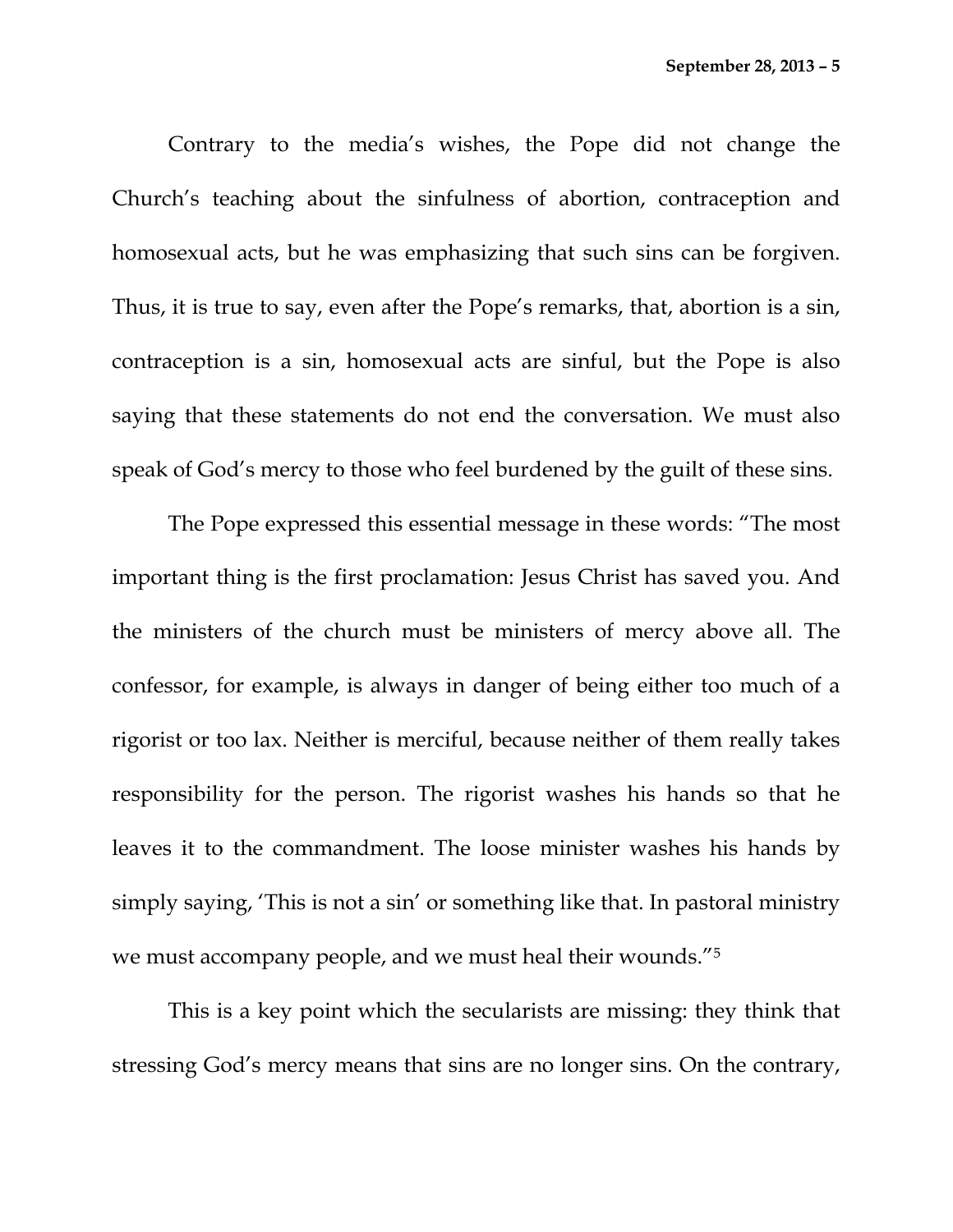God's mercy is a great gift of grace precisely because sins *are* sins and they call for repentance and forgiveness.

Note from the interview, when he was asked to describe himself, Pope Francis said simply, "I am a sinner." After a brief pause, he amplifies this self-identity in the understanding of a Christian who has been saved by Christ, saying, "I am a sinner whom the Lord has looked upon." Then he gives a beautiful example referring to St. Matthew, saying that in Rome he often visited the Church of St. Louis of France, and he went there to contemplate the painting of "The Calling of St. Matthew," by Caravaggio. Referring to this painting, the Pope said, "That finger of Jesus, pointing at Matthew. That's me. I feel like him. Like Matthew. It is the gesture of Matthew that strikes me: he holds on to his money as if to say, 'No, not me! No, this money is mine.' Here, this is me, a sinner on whom the Lord has turned his gaze. And this is what I said when they asked me if I would accept my election as pontiff. I am a sinner, but I trust in the infinite mercy and patience of our Lord Jesus Christ, and I accept in a spirit of penance."6

So, far from saying that we shouldn't treat sins as sins, we are saying that our recognition and condemnation of sin does not stop there, but rejoices in the mercy of Christ the Redeemer.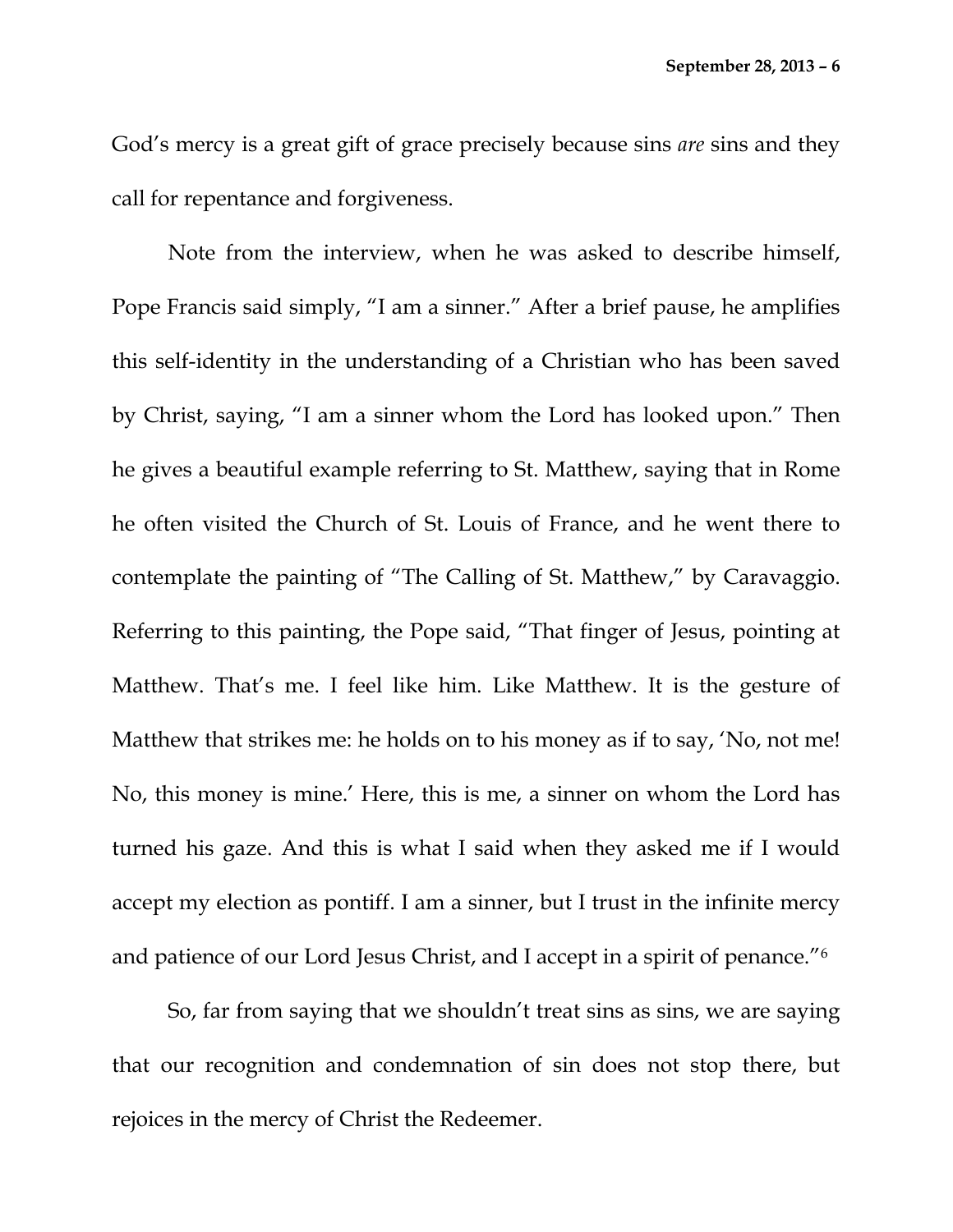That is why our condemnation of the sin of abortion does not stop there, but includes Project Rachel, which is the Church's loving outreach of reconciliation and healing for those who are struggling with the guilt, grief and pain that follows an abortion.7

That is why our condemnation of the sin of contraception does not stop there, but includes pastoral care and education for parents who wish to learn about natural family planning in accord with the teachings of the Church.8

That is why our condemnation of the sin of homosexual activity does not stop there, but includes offering group support and spiritual direction through programs such as the Courage Apostolate for those struggling with same-sex attraction who seek help living in accord with the virtue of chastity.9

That is why we do not passively resign ourselves to any kind of sin and give in to the devil's temptations without the struggle of a spiritual battle, but when we do sin, we can take comfort in the mercy and forgiveness of the Sacrament of Penance. In the words of Pope Francis, "This is also the great benefit of confession as a sacrament: evaluating case by case and discerning what is the best thing to do for a person who seeks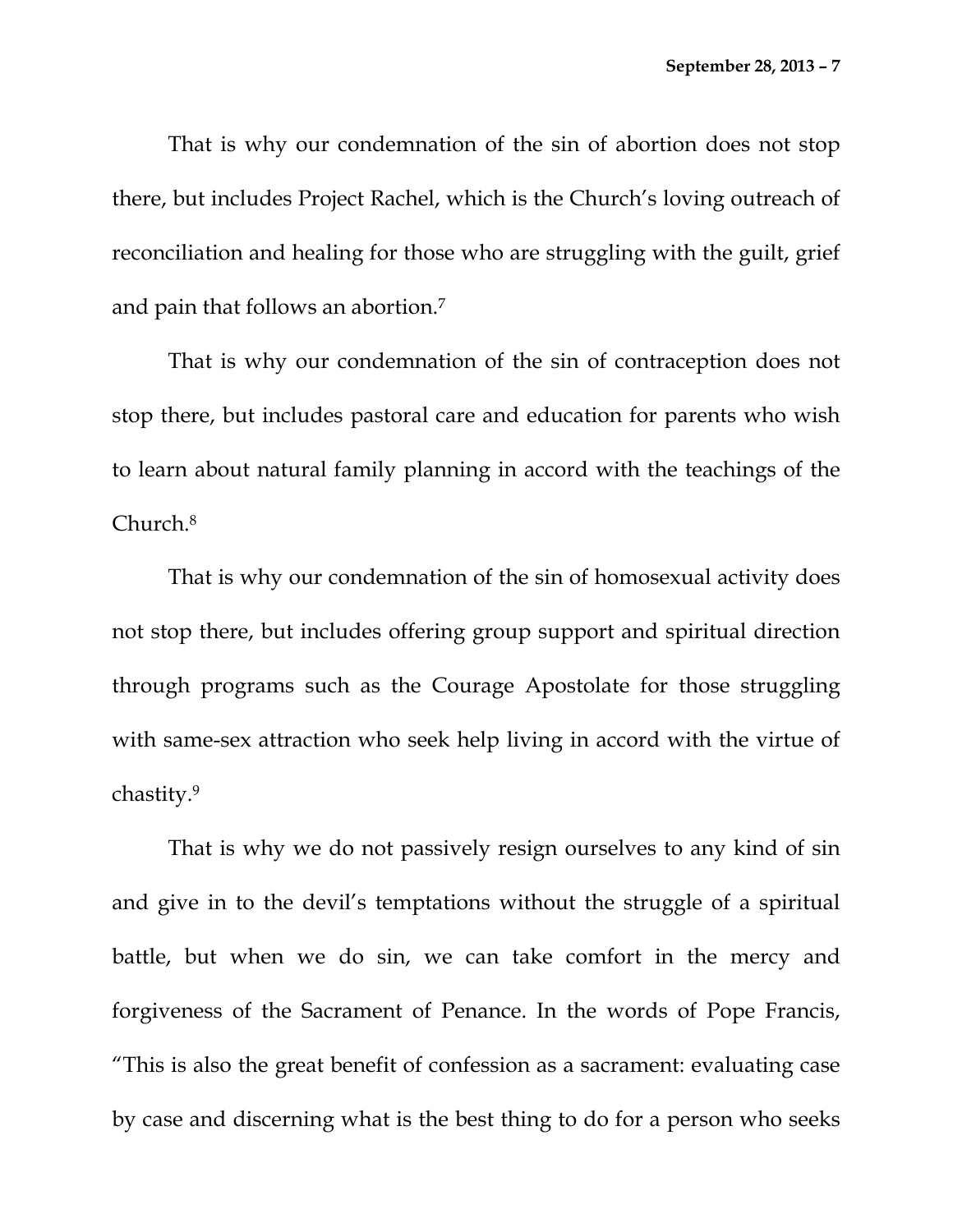God and grace. The confessional is not a torture chamber, but the place in which the Lord's mercy motivates us to do better."10

As we heard St. Paul's Letter to the Colossians, "Put on, then, as God's chosen ones, holy and beloved, heartfelt compassion, kindness, humility, gentleness and patience, bearing with one another and forgiving one another, if one has a grievance against another; as the Lord has forgiven you, so must you also do. And over all of these, put on love, that is, the bond of perfection" (*Colossians* 3:12-14). That message is summed up in my episcopal motto, *Lex cordis caritas*, "The Law of the heart is charitable love."

May God give us this grace. Amen.

 $\overline{a}$